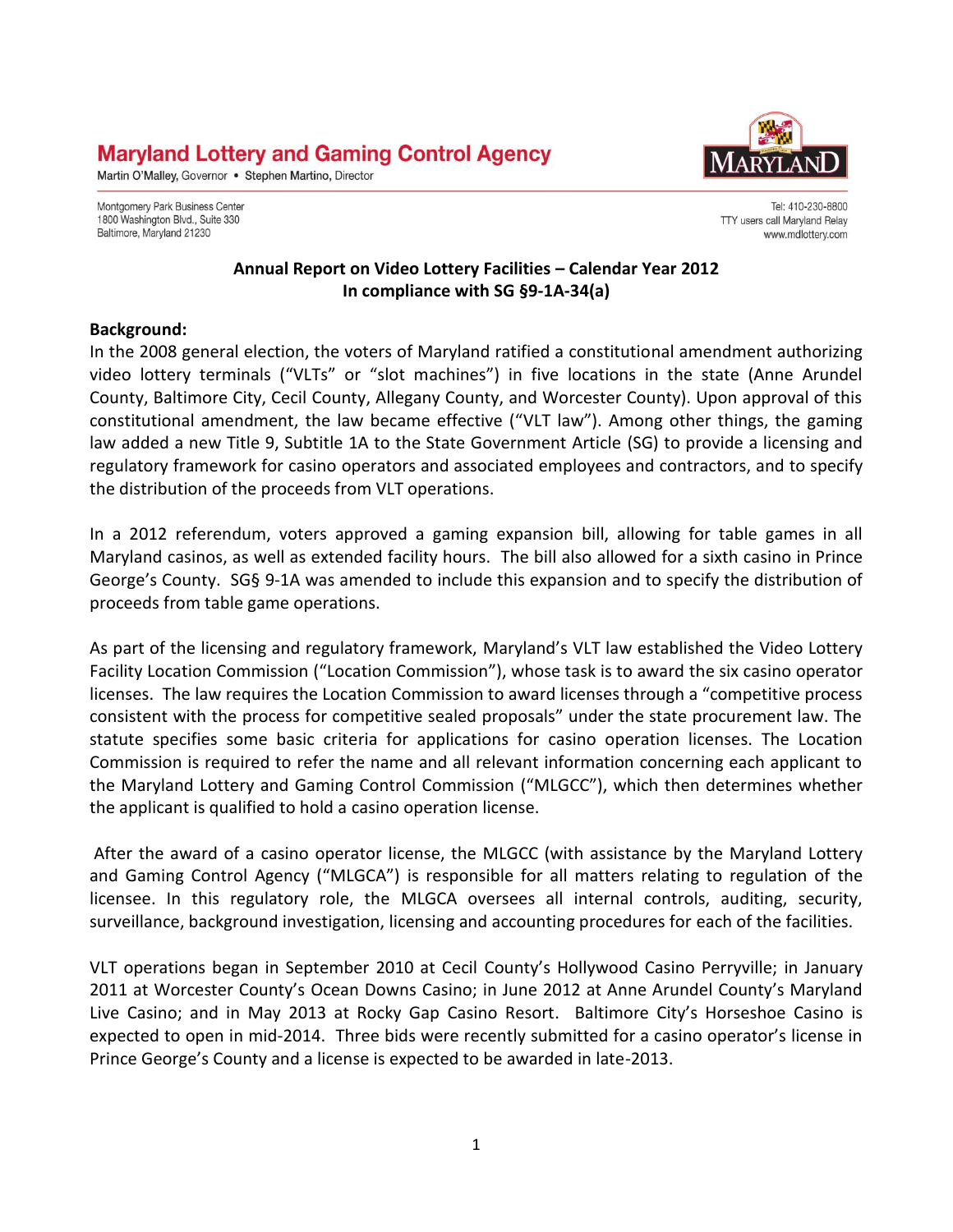#### **Status of Facilities:**

### **Hollywood Casino Perryville (Cecil County) -** Penn Cecil Maryland, Inc.

- First casino to open in Maryland; opened to the public September 27, 2010.
- In calendar year 2012, the casino generated \$98,608,997.15 in gaming revenue.
- Debuted table games at its facility on March 6, 2013.
- The facility currently has 1,148 slots machines and 20 table games.
- Current number of personnel employed by the facility: 378

### **Casino at Ocean Downs (Worcester County) -** Ocean Enterprises 589, LLC

- The facility opened January 4, 2011.
- In calendar year 2012, the casino generated \$49,919,419.21 in gaming revenue.
- Current number of slot machines in facility: 800
- Current number of personnel employed by the facility: 218

#### **Maryland Live (Anne Arundel County)** – Power Plant Entertainment (PPE) Casino Resorts Maryland, LLC

- The facility opened on June 6, 2012.
- In calendar year 2012, the casino generated \$229,789,283.75 in gaming revenue.
- The casino debuted its table games on April 11, 2013
- The facility currently has 3,991 slot machines and 122 table games.
- Current number of personnel employed by the facility: 2,363

### **Rocky Gap Casino Resort (Allegany County)** – Evitts Resort, LLC

- The casino opened on May 22, 2013.
- The facility currently has 554 slot machines and 10 table games.
- Current number of personnel employed by the facility: 531 (150 of these positions are seasonal)

### **Horseshoe Casino (Baltimore City)** – CBAC Gaming, LLC

• The casino is due to open in mid-2014.

### **Finance:**

Total revenue generated by the gaming program since its inception in September 2010:

| <b>STATE TOTAL</b>                    | \$839,418,096.60 |
|---------------------------------------|------------------|
| <b>Education Trust Fund</b>           | \$401,131,988.20 |
| Casino Operators                      | \$291,556,835.40 |
| <b>Horse Purse Dedication Account</b> | \$56,579,654.37  |
| <b>Local Impact Grants</b>            | \$44,460,537.09  |
| Racetracks Facility Renewal Accounts  | \$17,389,529.31  |
| Maryland Lottery and Gaming Control   |                  |
| Agency                                | \$17,173,951.48  |
| Small, minority and women-owned       |                  |
| businesses                            | \$12,126,601.00  |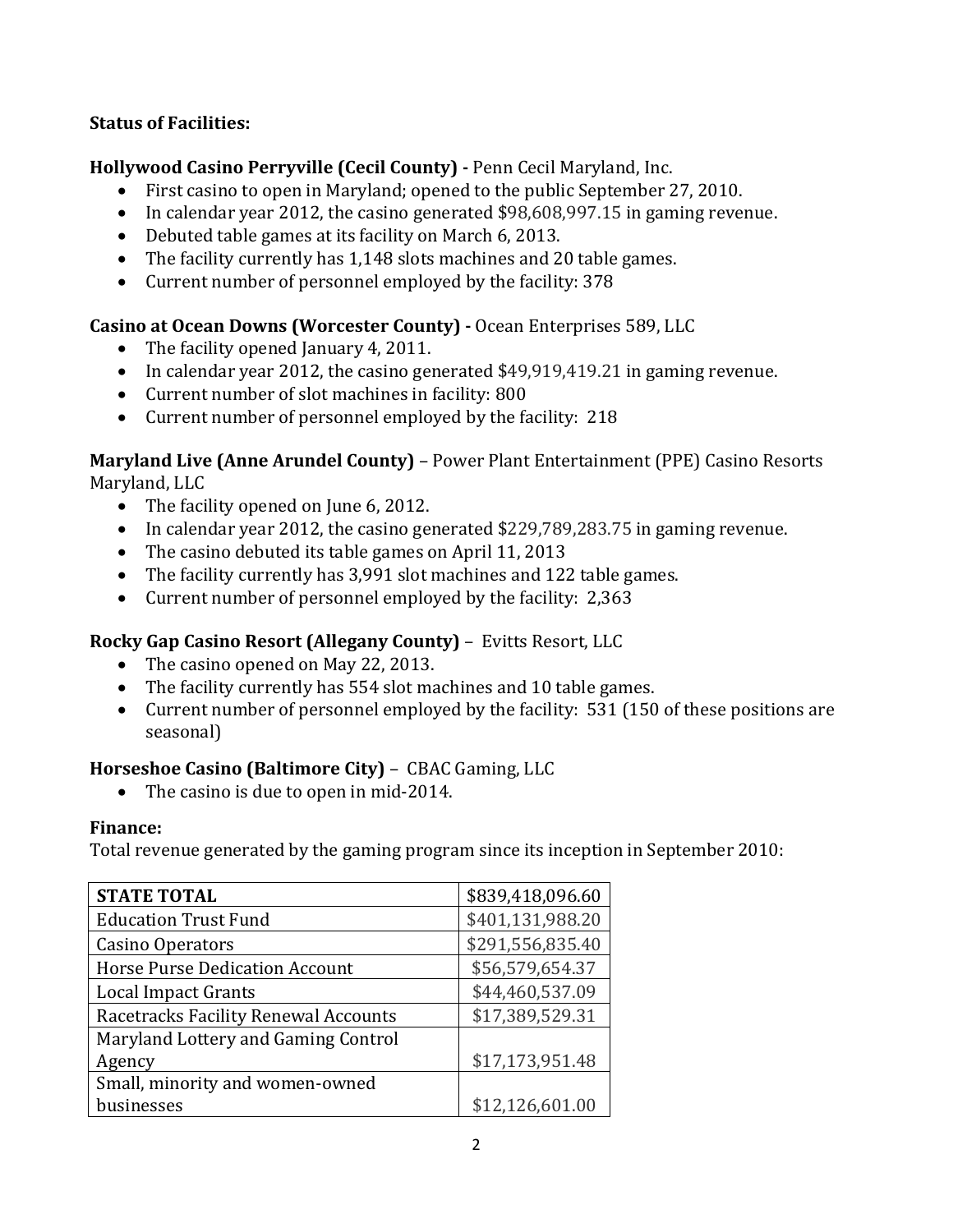#### **Crime: Total crime statistics by category for calendar year 2012:**

| <b>2012 Crime Summary</b>          |                |                              |                         |              |
|------------------------------------|----------------|------------------------------|-------------------------|--------------|
| <b>Compliance Category</b>         | Hollywood      | <b>Ocean</b><br><b>Downs</b> | <b>Maryland</b><br>Live | <b>TOTAL</b> |
| Underage on Casino Floor           | 3              | 7                            | 20                      | 30           |
| <b>Intoxicated Patrons Evicted</b> | 19             | 32                           | 55                      | 106          |
| Children Unattended in Vehicles    | 0              |                              |                         |              |
| <b>Excluded Persons in Casino</b>  | $\overline{2}$ | 1                            | 3                       | 6            |
| <b>Physical Altercations</b>       | $\overline{2}$ | 5                            | 26                      | 33           |
| Theft/Robbery                      | 24             | 18                           | 40                      | 82           |
| <b>Internal Theft</b>              | 0              | 0                            | 8                       | 8            |
| Drugs                              | 4              | $\theta$                     | 6                       | 10           |
| <b>Facility Issues</b>             | 25             | 10                           | 14                      | 49           |
| Miscellaneous                      | 13             | 11                           | 39                      | 63           |
| Totals By Casino and Year          | 92             | 85                           | 211                     | 388          |

| <b>2012 Response Summary</b>                                                         |    |    |     |     |
|--------------------------------------------------------------------------------------|----|----|-----|-----|
| <b>Maryland</b><br><b>Ocean</b><br><b>TOTAL</b><br>Hollywood<br>Live<br><b>Downs</b> |    |    |     |     |
| Police Response*                                                                     | 72 | 50 | 115 | 237 |

\*These response statistics represent law enforcement agencies' responses to the casinos for certain incidences noted above as well as other non-gaming related matters.

**MBE Compliance:** Governor's Office of Minority Affairs (GOMA) report attached.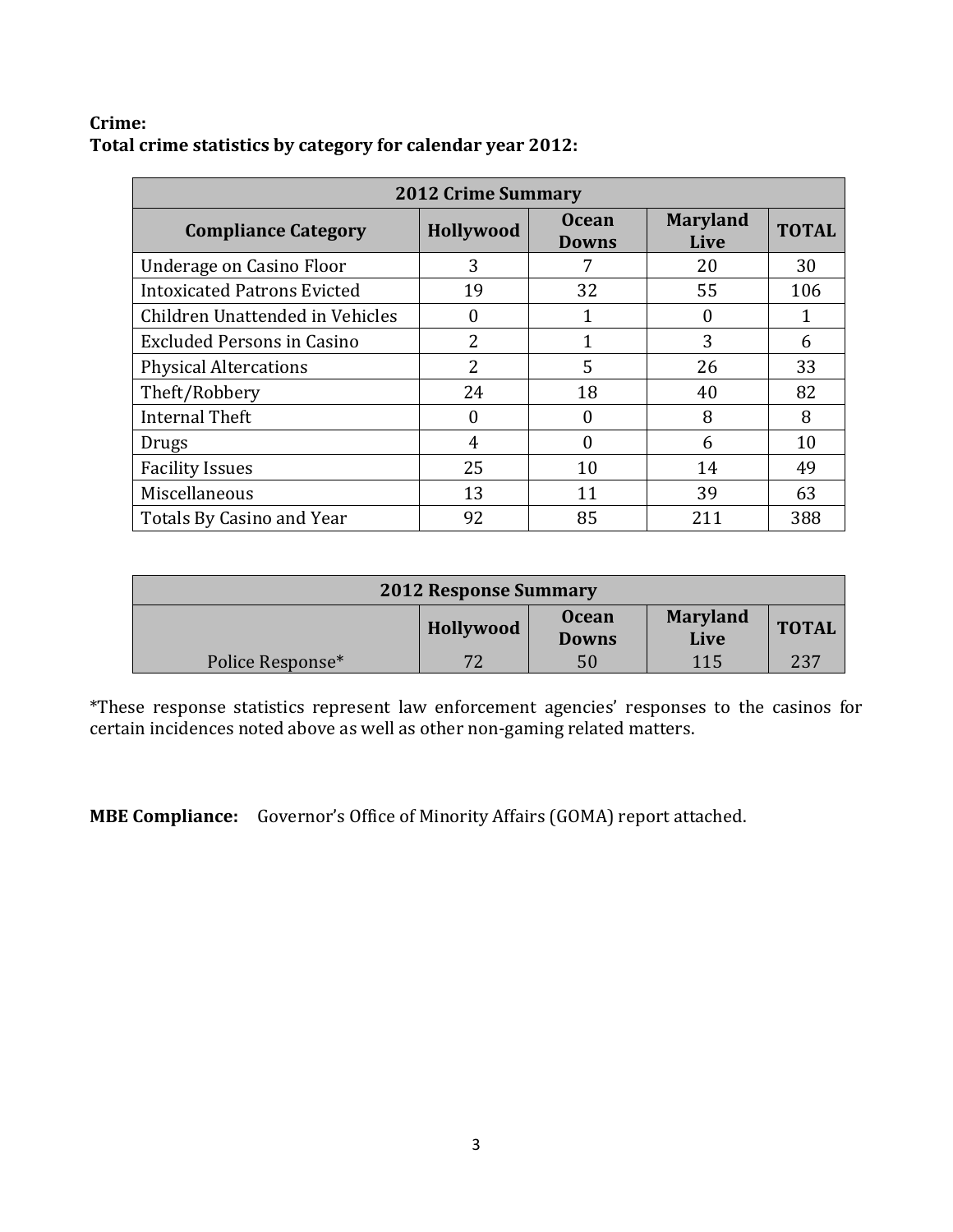

**Video Lottery Terminals (VLT) Facilities MBE Compliance Status Report**

**Prepared by the Governor's Office of Minority Affairs Zenita Wickham Hurley, Special Secretary**

**May 28, 2013**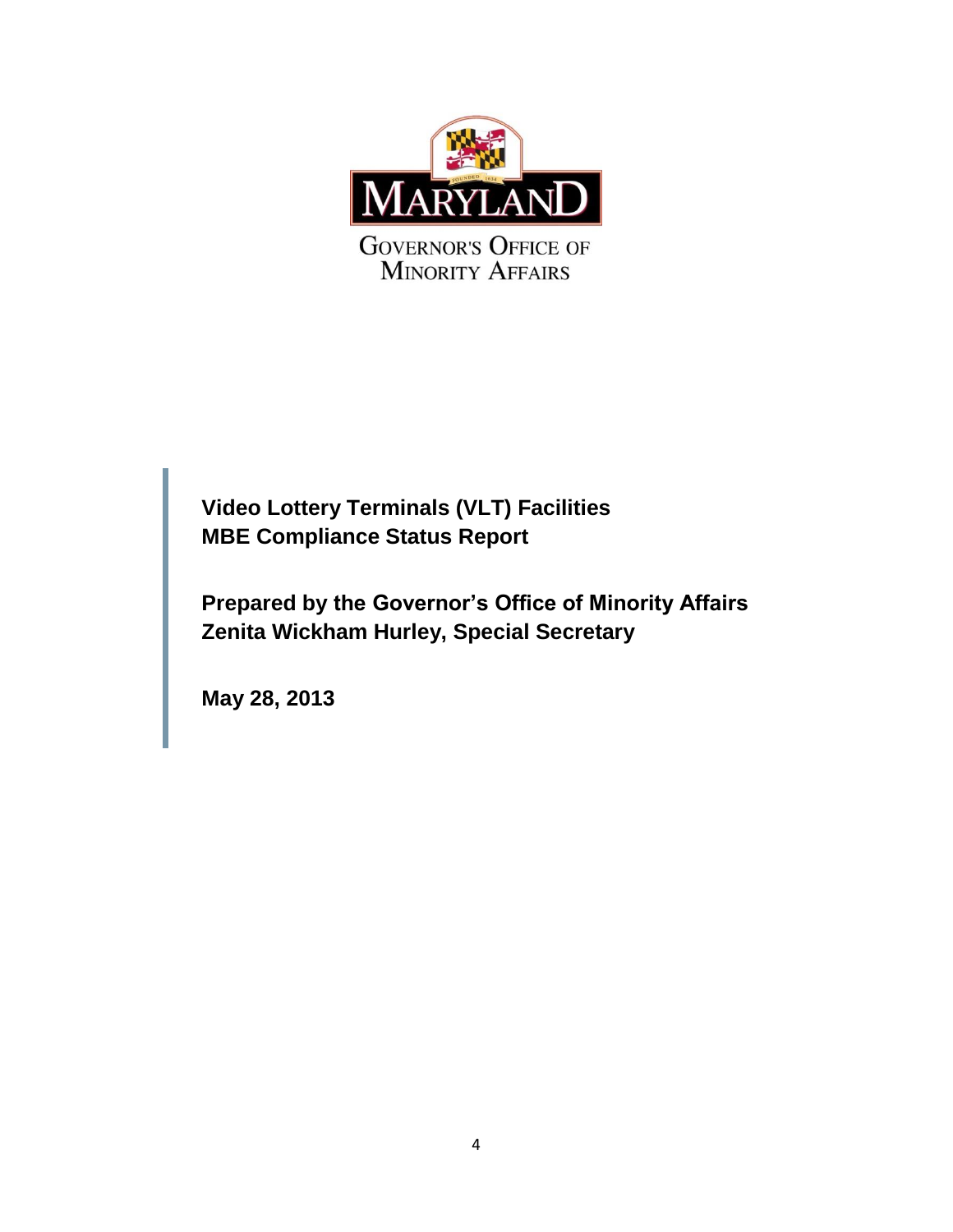Pursuant to Subtitle 1A, Title 9, of the State Government Article, Annotated Code of Maryland, the Governor's Office of Minority Affairs (GOMA) submits the following Video Lottery Terminals (VLT) Minority Business Enterprise (MBE) Compliance update for the five currently active VLT facilities. The previous report submitted by GOMA to the Maryland Lottery and Gaming Control Commission (Commission) dated October 16, 2012, included VLT MBE activity through June 30, 2012. This report includes:

- a. MBE payment activity for the Cecil County and Worcester County VLT facilities covering the six month period since the last report, i.e., from July 1, 2012 through December 31, 2012, for ongoing operations;
- b. Cumulative MBE payment activity for ongoing operations at the Cecil County and Worcester County VLT facilities through December 31, 2012;
- c. MBE payment activity through December 31, 2012 for the design, development, construction, and startup operations of the Anne Arundel County VLT facility;
- d. Cumulative MBE payment activity for ongoing operations at the Anne Arundel County VLT facility;
- e. Current status of design and construction for the Baltimore City VLT facility; and,
- f. Current status of design and construction for the Allegany County VLT facility.

Licensees submitted total project expenditure data reports to GOMA. MBE payment amounts reflected in this report are documented by monthly payment reports submitted to GOMA by the respective MBEs.

For the expenditure data reported by each licensee, certain expenditures were exempted from the total expenditure figures used to calculate the MBE percentages in the charts below, e.g., government taxes, fees, and permits, licensee's employee-related expenses, and contingency funds.

Under Maryland law, the Commission is required to comply with the requirements of Title 14, Subtitle 3 of the State Finance and Procurement Article relating to MBE participation goals. In April 2013, the Commission, in consultation with GOMA, local jurisdictions, and other State agencies, as appropriate, finalized a goal-setting process that is narrowly tailored and consistent with constitutional standards based on the actual work a licensee proposes to do and the availability of certified MBEs to perform the work.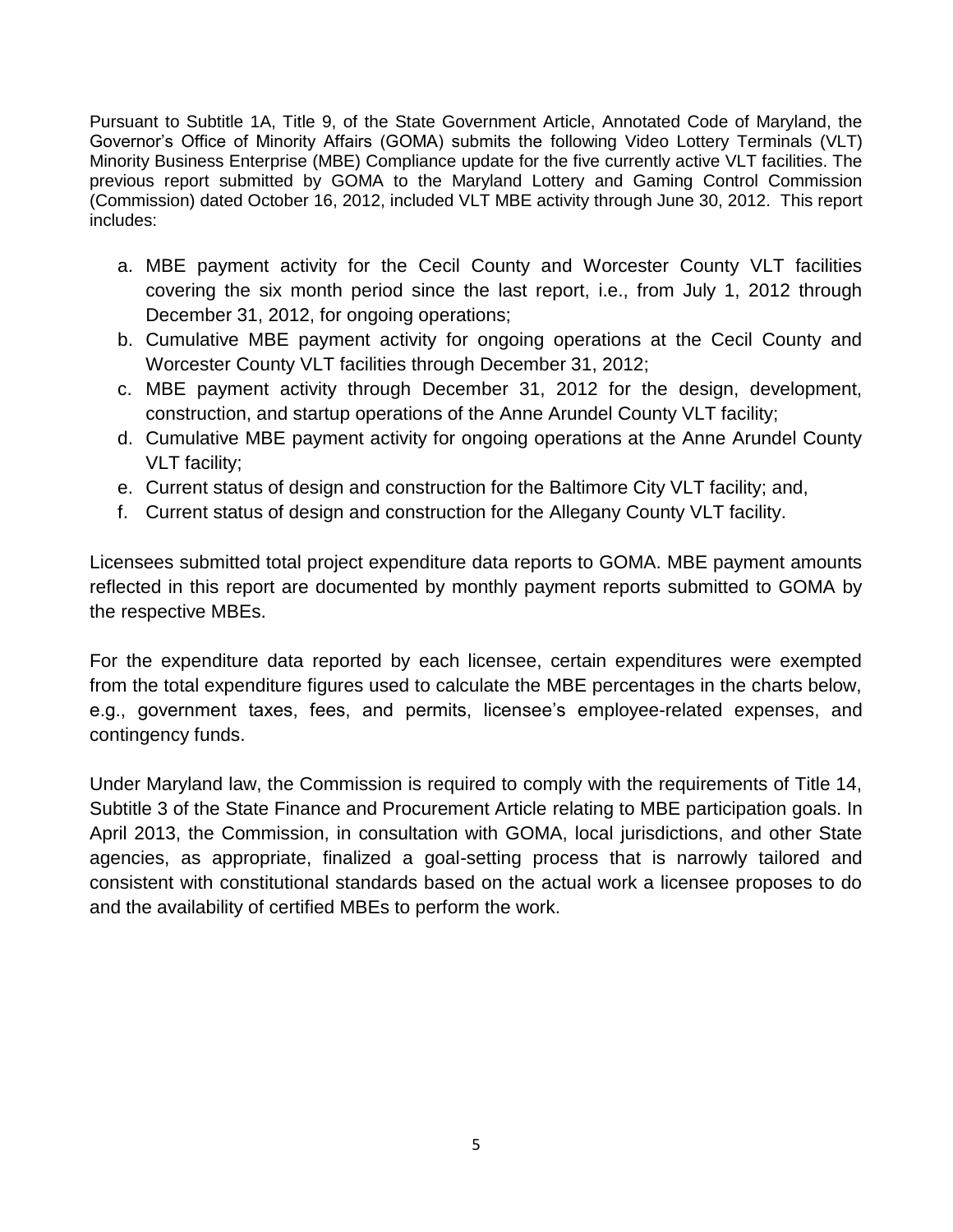## **Hollywood Casino Perryville - Penn National Gaming (PNG)**

The Cecil County VLT facility has been open for business since September 2010. GOMA began monitoring MBE payment activity related to ongoing operations as of March 1, 2011. Expenditures for startup operations were tracked by PNG as part of the construction phase and were reported by PNG to GOMA as part of the total project expenditures through February 2011.

PNG's cumulative MBE payment activity since the ongoing operations phase began in March 2011 is as follows:

| Minority Classification | <b>MBE Payments</b> | <b>MBE Participation</b> |
|-------------------------|---------------------|--------------------------|
| <b>Overall</b>          | \$1,209,144.80      | 5.91%                    |
| African American        | \$95,220.35         | 0.47%                    |
| Women                   | \$432,531.79        | 2.11%                    |
| Other MDOT certified    | \$681,392.66        | 3.33%                    |

### **ONGOING OPERATIONS (3/1/11 – 12/31/12)**

Total ongoing operations expenditures were \$20,457,918.15 based on accounting reports submitted by PNG. PNG has engaged the services of 18 MBE firms since March 1, 2011.

The following chart summarizes PNG's MBE achievement based on actual payments to MBEs for the six-month period beginning July 1, 2012:

### **ONGOING OPERATIONS (7/1/12 – 12/31/12)**

| <b>Minority Classification</b> | <b>MBE Payments</b> | <b>MBE Participation</b> |
|--------------------------------|---------------------|--------------------------|
| <b>Overall</b>                 | \$242,648.16        | 5.09%                    |
| African American               | \$10,169.61         | 0.21%                    |
| Women                          | \$138,810.19        | 2.91%                    |
| Other MDOT certified           | \$93,668.36         | 1.96%                    |

Over the six-month period, total ongoing operations expenditures were \$4,770,806.31 based on accounting reports submitted by PNG. PNG engaged the services of 10 MBE firms during this six-month period.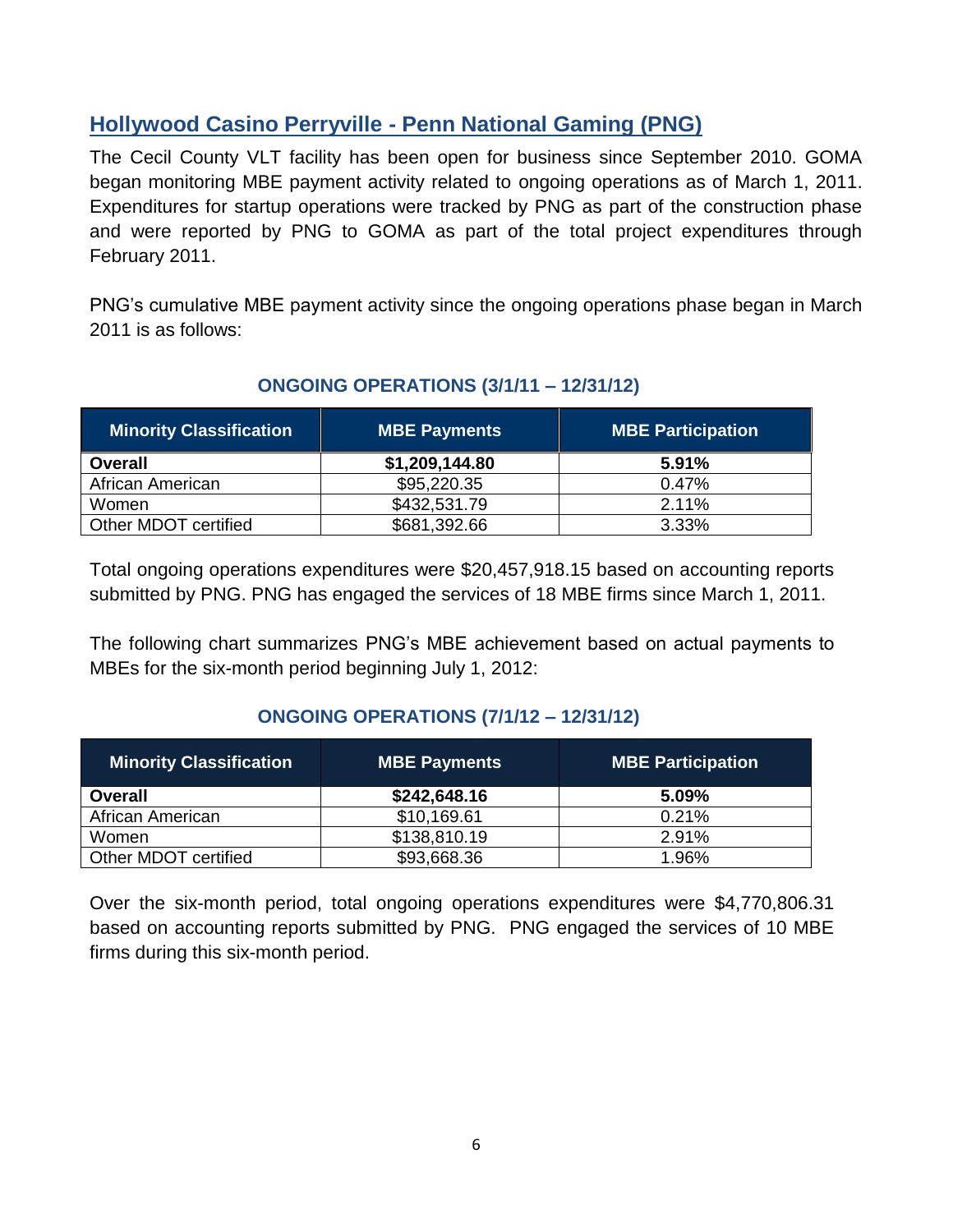# **Casino at Ocean Downs - Ocean Enterprise 589 LLC – (OE589)**

The Worcester County VLT facility has been open for business since January 2011. Startup operations expenditures were captured and reported by OE589 to GOMA along with the rest of the development and construction activity through March 2011. GOMA began monitoring MBE activity related to ongoing operations as of April 1, 2011.

OE589's cumulative MBE activity since the ongoing operations phase began is as follows:

### **ONGOING OPERATIONS (4/1/11 – 12/31/12)**

| <b>Minority Classification</b> | <b>MBE Payments</b> | <b>MBE Participation</b> |
|--------------------------------|---------------------|--------------------------|
| <b>Overall</b>                 | \$490,899.14        | 3.63%                    |
| African American               | \$299,869.77        | 2.22%                    |
| Women                          | \$191,029.37        | 1.41%                    |
| Other MDOT certified           | \$0.00              | $0.00\%$                 |

Total cumulative operations expenditures for this period were \$13,533,730.16. OE589 has engaged the services of 7 MBE firms since April 1, 2011.

The following chart summarizes OE589's MBE achievement for the six-month period beginning July 1, 2012:

### **ONGOING OPERATIONS (7/1/12 – 12/31/12)**

| <b>Minority Classification</b> | <b>MBE Payments</b> | <b>MBE Participation</b> |
|--------------------------------|---------------------|--------------------------|
| <b>Overall</b>                 | \$122,818.61        | 3.56%                    |
| African American               | \$91,668.40         | 2.66%                    |
| Women                          | \$31,150.21         | 0.90%                    |
| Other MDOT certified           | \$0.00              | $0.00\%$                 |

Over this period, total operations expenditures were \$3,449,059.51. OE589 engaged the services of 2 MBE firms during this 6-month period.

# **Maryland Live Casino – Power Plant Entertainment (PPE)**

The Anne Arundel County VLT facility - Maryland Live - is now engaged in the ongoing operations phase since doors were opened to the public on June 6, 2012. Total actual expenditures for the project from issuance of the license through December 31, 2012 are reported to be \$237,730,937 for the Construction phase and \$8,395,440.61 for the Architecture and Engineering (A&E) phase. PPE has engaged the services of 71 MBE firms for the construction phase and 6 MBEs for A&E phase since the project began.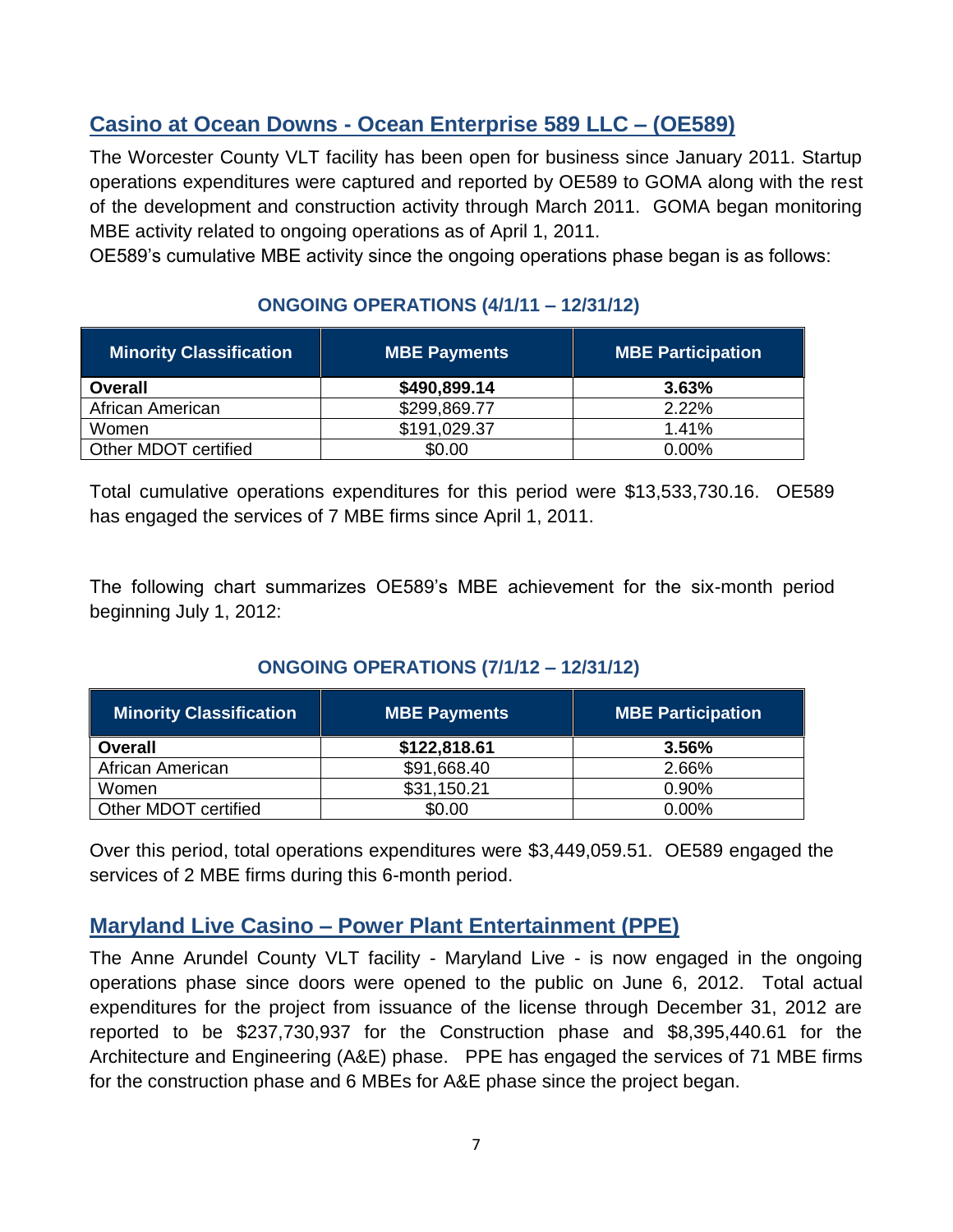MBE payment activity for A&E through December 31, 2012 is as follows:

### **ARCHITECTURAL AND ENGINEERING THROUGH 12/31/12 (MBE PAYMENTS)**

| <b>Minority Classification</b> | <b>MBE A&amp;E Payments</b> | <b>MBE Participation</b> |
|--------------------------------|-----------------------------|--------------------------|
| <b>Overall</b>                 | \$861,648.57                | 10.26%                   |
| African American               | \$34,666.32                 | 0.41%                    |
| Women                          | \$757,982.25                | 9.03%                    |
| Other MDOT certified           | \$69,000.00                 | 0.82%                    |

MBE payment activity for construction and startup operations through December 31, 2012 is as follows:

### **CONSTRUCTION/STARTUP THROUGH 12/31/12 (MBE PAYMENTS)**

| <b>Minority Classification</b> | <b>MBE Construction</b><br><b>Payments</b> | <b>MBE Participation</b> |
|--------------------------------|--------------------------------------------|--------------------------|
| <b>Overall</b>                 | \$61,108,653.62                            | 25.70%                   |
| African American               | \$34,438,043.73                            | 14.49%                   |
| Women                          | \$18,838,251.21                            | 7.92%                    |
| Other MDOT certified           | \$7,832,358.68                             | 3.29%                    |

#### **Maryland Live Casino - Ongoing Operations**

Based on information contained in accounting reports submitted by Maryland Live in January, the total ongoing operations expenditures for the period from June 6, 2012 (opening date) through December 31, 2012 were \$25,183,019.25. Based on payment reports received by GOMA between opening and December 31, 2012, a total of eight (8) MBEs were used by Maryland Live. The following chart summarizes MBE achievement based on actual payments to MBEs for the six-month period beginning June 6, 2012:

#### **ONGOING OPERATIONS (6/6/12 – 12/31/12)**

| <b>Minority Classification</b> | MBE Payments | <b>MBE Participation</b> |
|--------------------------------|--------------|--------------------------|
| <b>Overall</b>                 | \$501,902.93 | $1.99\%$                 |
| African American               | \$501,902.93 | 1.99%                    |
| Women                          | \$0.00       | $0.00\%$                 |
| Other MDOT certified           | \$0.00       | $0.00\%$                 |